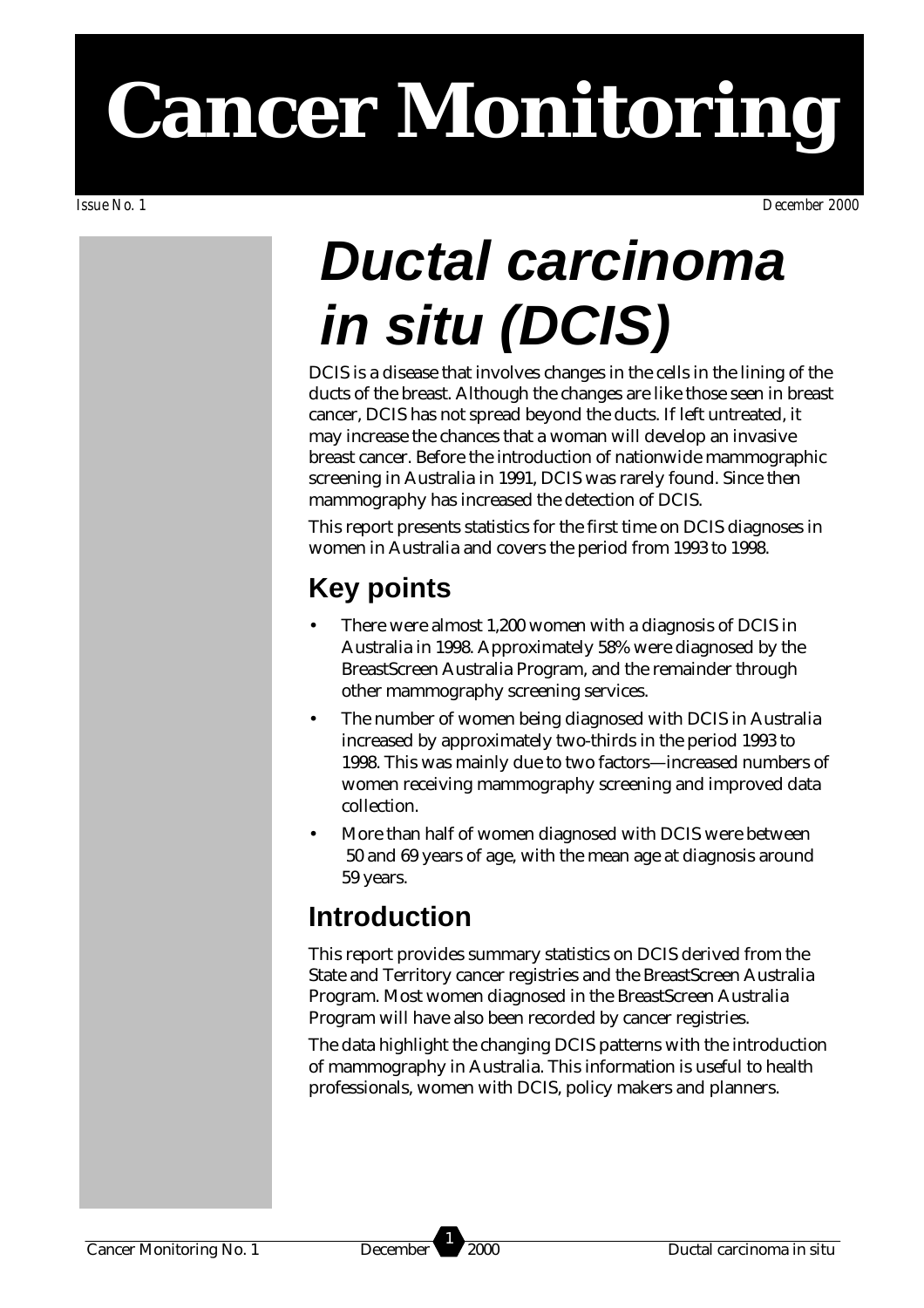#### **BreastScreen Australia program**

BreastScreen Australia is a Commonwealth–State funded public health program which offers free population-based breast cancer screening to eligible women. Women in the target age group 50–69 years are actively recruited to participate in the Program. Women aged 40–49 years and over 70 years are also able to access screening services. Women are usually self referred as a doctor's referral is not required. Other mammography screening is offered in the private sector; this is paid for by the woman as mammography screening is not refundable through Medicare.

#### **What is DCIS?**

Ductal carcinoma in situ (DCIS) (or intraductal carcinoma) is a form of breast disease where there is abnormal growth of duct epithelial cells. These cells have features of cancer cells, but only spread along the ducts of the breast, rather than invading surrounding tissue. If DCIS is not detected and treated, the carcinoma cells may eventually become more abnormal and develop the ability to invade through the walls of the ducts into the surrounding normal tissue.

As DCIS is not normally palpable, it is usually detected through mammography. DCIS often causes tiny deposits of calcium in the ducts which may show up on mammography. Where DCIS is suspected it is typically confirmed by pathological examination of a tissue sample, usually taken under the guidance of mammography.

While DCIS has no mortality directly associated with it, it is a disease that has the potential to progress to invasive disease. It has a significant impact on women in terms of direct treatment morbidity and psychosocial morbidity associated with its investigation, diagnosis and treatment.

Further information on description, diagnosis and treatment of DCIS can be found in a review by Ghersi and Simes (1998).

#### **Numbers of new cases and rates of DCIS in cancer registry data**

In 1998 there were 1,185 women diagnosed with DCIS in Australia and notified to State and Territory cancer registries (Table 1). The numbers of new cases were relatively stable from 1995 to 1998, around 1,000 a year. In the first two years of the period however, fewer women were recorded with DCIS.

| Age at diagnosis | 1993 | 1994 | 1995 | 1996 | 1997  | 1998  |
|------------------|------|------|------|------|-------|-------|
| $0 - 19$ years   | 0    | 0    | 0    | 0    |       | 0     |
| $20 - 29$ years  | 4    | 2    | 5    | 2    | 10    | 5     |
| $30 - 39$ years  | 41   | 46   | 52   | 37   | 48    | 46    |
| $40 - 49$ years  | 151  | 174  | 182  | 207  | 237   | 240   |
| 50-59 years      | 190  | 227  | 283  | 287  | 328   | 367   |
| 60-69 years      | 159  | 193  | 214  | 234  | 256   | 308   |
| $70+$ years      | 90   | 113  | 189  | 175  | 167   | 219   |
| <b>Total</b>     | 635  | 755  | 925  | 942  | 1,047 | 1,185 |

#### **Table 1: Cancer registry new cases of DCIS, 1993 to 1998**

*Source*: State and Territory Cancer Registries.

The highest incidence of DCIS was recorded in women 50–69 years in whom rates were approximately twice those in women 40–49 or 70 years and over (Table 2). DCIS in each age group, except women younger than 40 years, had low incidence rates in 1993–94 and increased to high rates in 1997–98. Women aged 30–39 years had similar rates throughout the time period while the youngest women had few cases of DCIS and highly variable rates. Similarly, invasive breast cancer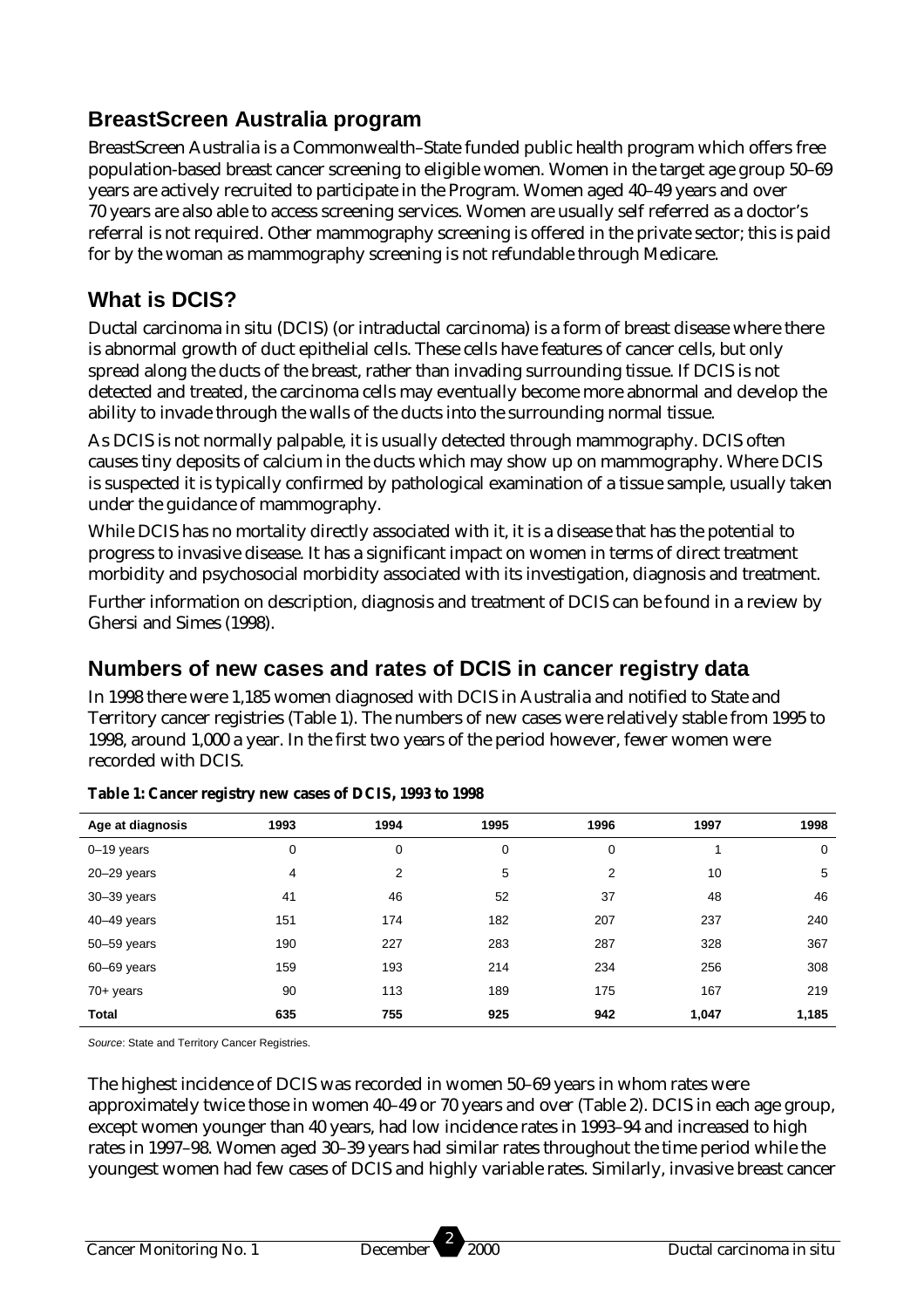incidence in Australia increased steeply from 1992 to 1994 with the most substantial increases in women 50–69 years, the target age group of BreastScreen Australia (Kricker & Jelfs 1996). The high level of invasive breast cancer in 1994 has been maintained in 1995 and 1997. The increasing incidence of DCIS and invasive breast cancer in the 1990s would be mainly due to the increasing population coverage by mammography screening. There has also been some improvement in notification of diagnoses to cancer registries. Whether incidence had peaked in 1997–98 remains to be seen.

| Age at diagnosis | 1993 | 1994 | 1995 | 1996 | 1997 | 1998 |
|------------------|------|------|------|------|------|------|
| $0 - 19$ years   |      |      |      |      | 0.0  |      |
| $20 - 29$ years  | 0.3  | 0.1  | 0.4  | 0.1  | 0.7  | 0.4  |
| 30-39 years      | 2.9  | 3.2  | 3.6  | 2.5  | 3.3  | 3.2  |
| $40 - 49$ years  | 12.4 | 13.9 | 14.2 | 15.7 | 17.8 | 17.7 |
| 50-59 years      | 23.5 | 27.1 | 32.5 | 31.7 | 34.3 | 36.6 |
| 60-69 years      | 22.2 | 27.1 | 30.1 | 32.9 | 35.8 | 42.8 |
| $70+$ years      | 11.1 | 13.5 | 21.9 | 19.7 | 18.3 | 23.5 |
| ASR (A)*         | 6.9  | 8.1  | 9.6  | 9.6  | 10.4 | 11.5 |
| ASR (W)*         | 6.0  | 6.9  | 8.1  | 8.2  | 9.0  | 9.8  |

**Table 2: Cancer registry age-specific and age-standardised DCIS incidence rates, 1993–1998**

\* Rates are expressed per 100,000 population and age-standardised to the Australian 1991 Population Standard (ASR (A)) and the World Standard Population (ASR (W)).

*Source*: State and Territory Cancer Registries.

#### **Numbers of new cases and rates of DCIS in BreastScreen Australia program data**

The BreastScreen Australia program was piloted in 1989 and put into operation in 1991, although many screening units were not operational until the mid 1990s. The sharp rise in numbers of cases diagnosed in 1993, 1994 and 1995 reflect this implementation phase (Table 3). The target group for the program is the 50–69 year age group and 71.0% of new cases diagnosed in the program from 1993 to 1998 were in this age range.

| Age at       | 1993  |       | 1994  |       | 1995  |       | 1996  |       | 1997        |       | 1998  |       |
|--------------|-------|-------|-------|-------|-------|-------|-------|-------|-------------|-------|-------|-------|
| diagnosis    | Cases | Rates | Cases | Rates | Cases | Rates | Cases | Rates | Cases       | Rates | Cases | Rates |
| $0 - 19$     | 0     |       | 0     |       | 0     |       | 0     |       | 0           |       | 0     |       |
| $20 - 29$    | 0     |       | 0     |       | 0     |       | 0     |       | $\mathbf 0$ |       | 0     |       |
| $30 - 39$    | 0     |       | 0     |       | 0     |       | 0     |       | 0           |       | 0     |       |
| $40 - 49$    | 14    | 2.4   | 24    | 4.0   | 51    | 4.8   | 61    | 4.6   | 77          | 5.8   | 91    | 6.7   |
| $50 - 59$    | 35    | 9.1   | 91    | 22.9  | 158   | 22.0  | 184   | 20.3  | 212         | 22.2  | 266   | 26.6  |
| $60 - 69$    | 39    | 11.5  | 85    | 25.2  | 138   | 23.3  | 172   | 24.2  | 169         | 23.7  | 216   | 30.1  |
| $70+$        | 14    | 3.6   | 26    | 6.5   | 77    | 10.7  | 95    | 10.7  | 89          | 9.8   | 119   | 12.7  |
| <b>Total</b> | 102   |       | 226   |       | 424   |       | 512   |       | 547         |       | 692   |       |
| ASR (A)*     |       | 2.4   |       | 5.2   |       | 5.3   |       | 5.2   |             | 5.4   |       | 6.7   |
| ASR (W)*     |       | 2.1   |       | 4.6   |       | 4.6   |       | 4.5   |             | 4.7   |       | 5.8   |

**Table 3: BreastScreen Australia new cases of DCIS, age-specific and age-standardised DCIS incidence rates, 1993–1998**(a)

Data for NSW and NT are for 1995–1998, Qld 1996–1998.

\* Rates are expressed per 100,000 population and age-standardised to the Australian 1991 Population Standard (ASR (A)) and the World Standard Population (ASR (W)).

*Source*: BreastScreen Australia.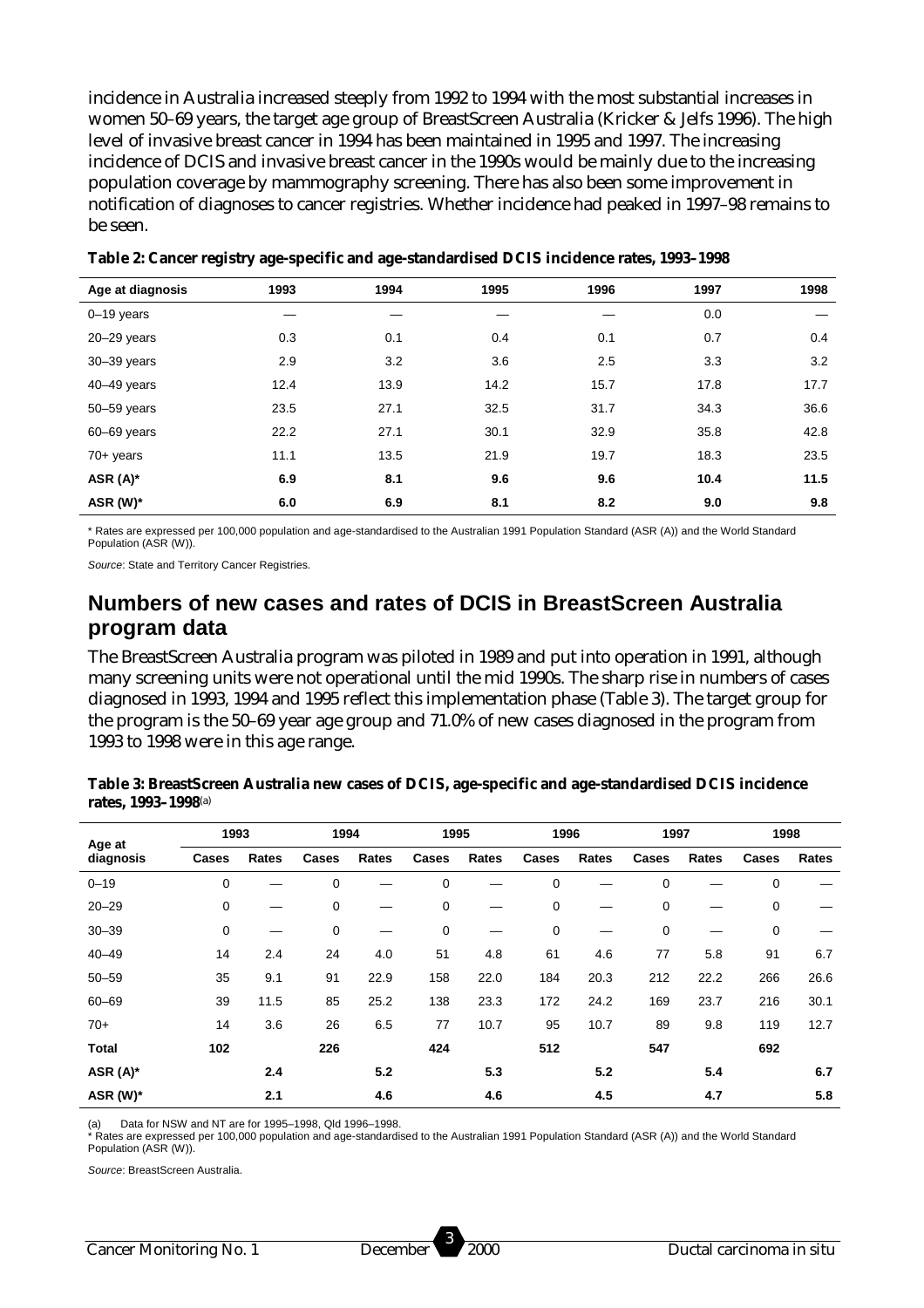Numbers of women diagnosed with DCIS in the BreastScreen Australia Program in 1998 represented about 58% of DCIS cases reported to cancer registries in the same year. There has been no linkage of the two data sets to test to what extent there is any under-reporting of BreastScreen Australia diagnoses in the cancer registry database.

The characteristics of the data for the BreastScreen Australia program (Table 3) are very similar to the findings for the cancer registry data (Figures 1 and 2).



**1993–1998**



#### **Numbers of new cases and rates of DCIS in States and Territories**

State and Territory numbers for 1993 to 1998 must be treated with caution, because screening coverage and improvements in reporting of cases diagnosed varied among States and Territories. Access to breast screening facilities also varies between city and country, and among States and Territories. BreastScreen Australia numbers of diagnoses as a proportion of cancer registry diagnoses vary among States and Territories (Tables 4 and 6).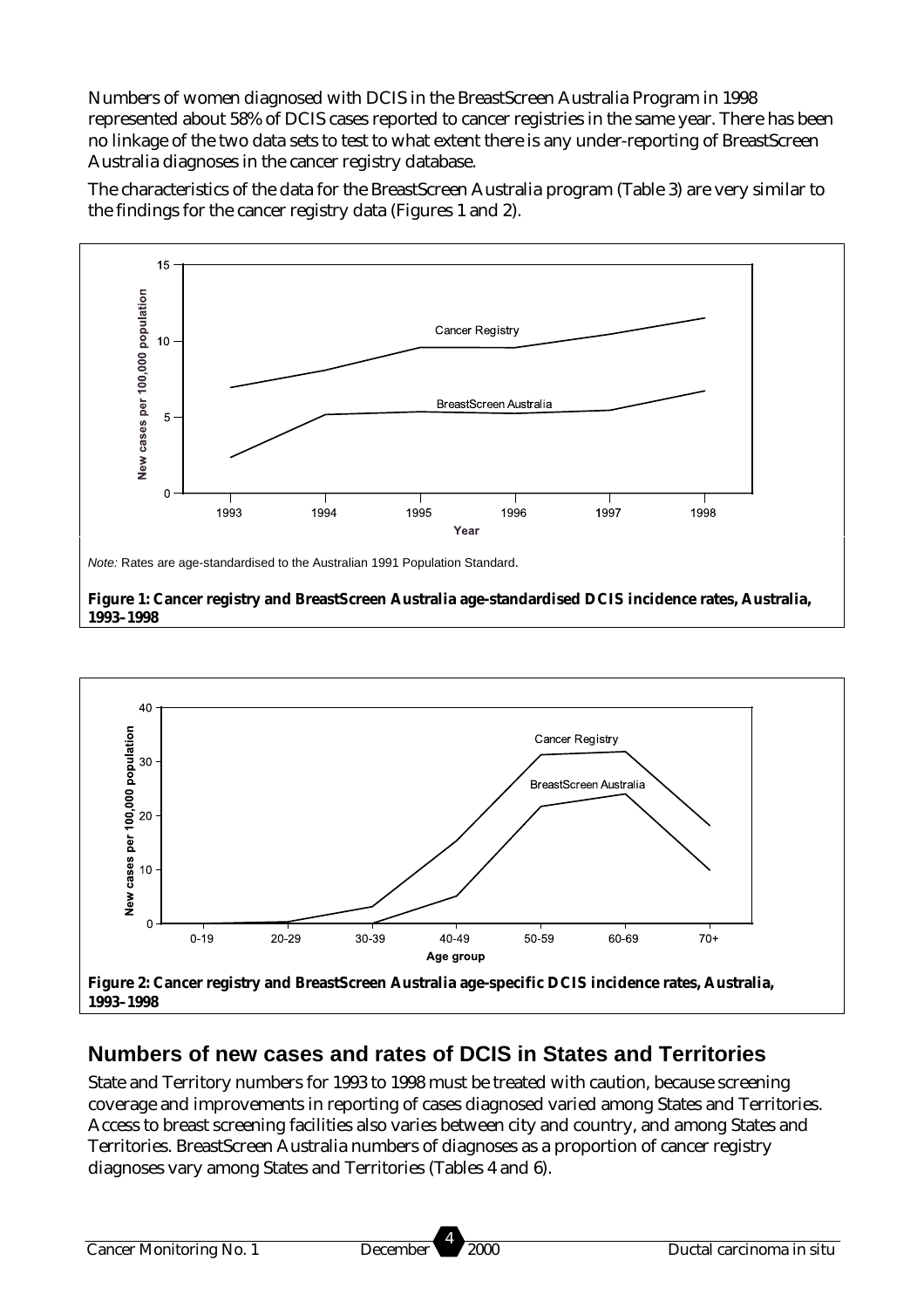| Age (years)  | <b>NSW</b> | Vic   | Qld | WA   | <b>SA</b> | Tas         | <b>ACT</b>  | <b>NT</b>      | Aust  |
|--------------|------------|-------|-----|------|-----------|-------------|-------------|----------------|-------|
| $0 - 19$     | 0          | 0     | 1   | 0    | 0         | 0           | 0           | $\mathbf 0$    |       |
| $20 - 29$    | 11         | 9     | 1   | 4    | 3         | $\mathbf 0$ | $\mathbf 0$ | $\mathbf 0$    | 28    |
| $30 - 39$    | 85         | 78    | 44  | 36   | 18        | 4           | 3           | $\overline{2}$ | 270   |
| $40 - 49$    | 398        | 324   | 190 | 126  | 91        | 29          | 25          | 8              | 1,191 |
| $50 - 59$    | 509        | 473   | 274 | 170  | 170       | 57          | 23          | 6              | 1,682 |
| $60 - 69$    | 416        | 396   | 214 | 159  | 132       | 32          | 14          | 1              | 1,364 |
| $70+$        | 328        | 281   | 152 | 75   | 88        | 17          | 11          | 1              | 953   |
| <b>Total</b> | 1,747      | 1,561 | 876 | 570  | 502       | 139         | 76          | 18             | 5,489 |
| ASR $(A)^*$  | 8.6        | 10.5  | 8.6 | 10.9 | 9.9       | 9.0         | 9.0         | 4.6            | 9.4   |
| ASR (W)*     | 7.3        | 8.9   | 7.3 | 9.4  | 8.6       | 7.9         | 7.5         | 4.0            | 8.0   |

**Table 4: Cancer registry new cases of DCIS, States and Territories, 1993–1998**

\* Rates are expressed per 100,000 population and age-standardised to the Australian 1991 Population Standard (ASR (A)) and the World Standard Population (ASR (W)).

*Source*: State and Territory Cancer Registries.

There are two groups of States with similar age-standardised rates for the 1993–1998 period: New South Wales, Queensland, Tasmania and the Australian Capital Territory (approximately 8.6–9.0 new cases per 100,000 population) and Victoria, Western Australia and South Australia (9.9–10.9 new cases per 100,000 population). The Northern Territory rate is lower than the other cancer registry rates because DCIS was not routinely collected there in the earlier years. (Tables 4 and 5).

This pattern is not, however, reflected in the rates for the most recent year, 1998, in which Victoria has the highest incidence rate (13.0 new cases per 100,000 population) and South Australia and Western Australia the next highest (12.6 and 12.4) (Table 8). The Tasmanian rate varies appreciably from one year to the next, suggesting that only the larger States have populations large enough to consider inter-State comparisons, and caution is needed in interpreting incidence rates in the smaller States and Territories.

| Age (years) | <b>NSW</b> | <b>Vic</b> | Qld  | <b>WA</b> | SA   | Tas  | <b>ACT</b> | NT   | Aust |
|-------------|------------|------------|------|-----------|------|------|------------|------|------|
| $0 - 19$    |            |            | 0.0  |           |      |      |            |      | 0.0  |
| $20 - 29$   | 0.4        | 0.4        | 0.1  | 0.5       | 0.5  |      |            |      | 0.3  |
| $30 - 39$   | 2.9        | 3.6        | 2.8  | 4.2       | 2.6  | 1.8  | 1.9        | 2.1  | 3.1  |
| $40 - 49$   | 15.3       | 16.7       | 13.6 | 16.5      | 14.3 | 14.5 | 17.1       | 11.2 | 15.3 |
| $50 - 59$   | 27.5       | 34.7       | 28.6 | 34.2      | 37.6 | 39.9 | 27.1       | 16.8 | 31.3 |
| $60 - 69$   | 27.4       | 35.6       | 29.7 | 43.2      | 34.5 | 27.5 | 28.1       | 6.4  | 31.9 |
| $70+$       | 17.5       | 20.5       | 17.6 | 17.6      | 17.5 | 11.6 | 21.5       | 10.1 | 18.1 |
| ASR $(A)^*$ | 8.6        | 10.5       | 8.6  | 10.9      | 9.9  | 9.0  | 9.0        | 4.6  | 9.4  |
| ASR (W)*    | 7.3        | 8.9        | 7.3  | 9.4       | 8.6  | 7.9  | 7.5        | 4.0  | 8.0  |

**Table 5: Cancer registry rates per 100,000 population of DCIS, States and Territories, 1993–1998**

\* Rates are expressed per 100,000 population and age-standardised to the Australian 1991 Population Standard (ASR (A)) and the World Standard Population (ASR (W)).

*Source*: State and Territory Cancer Registries.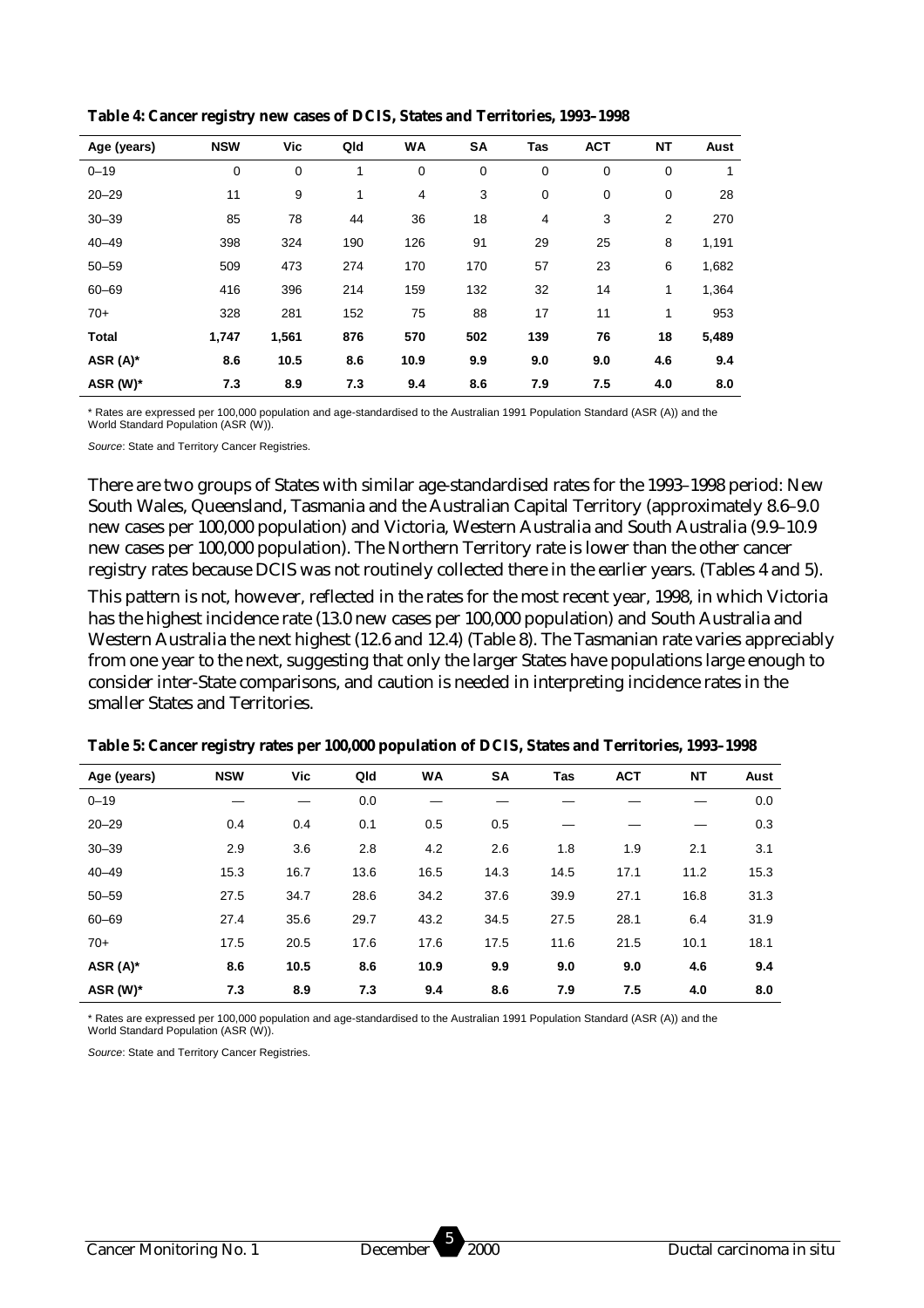| Age (years)  | <b>NSW</b> | Vic | Qld | <b>WA</b> | SΑ          | Tas         | <b>ACT</b>  | <b>NT</b>      | Aust  |
|--------------|------------|-----|-----|-----------|-------------|-------------|-------------|----------------|-------|
| $0 - 19$     | 0          | 0   | 0   | 0         | 0           | $\mathbf 0$ | $\mathbf 0$ | $\mathbf 0$    | 0     |
| $20 - 29$    | 0          | 0   | 0   | 0         | $\mathbf 0$ | $\mathbf 0$ | $\mathbf 0$ | 0              | 0     |
| $30 - 39$    | 0          | 0   | 0   | 0         | 0           | 0           | $\mathbf 0$ | 0              | 0     |
| $40 - 49$    | 112        | 72  | 36  | 28        | 44          | 14          | 12          | 0              | 318   |
| $50 - 59$    | 271        | 294 | 76  | 115       | 134         | 33          | 18          | 5              | 946   |
| $60 - 69$    | 255        | 271 | 69  | 82        | 108         | 23          | 9           | $\overline{2}$ | 819   |
| $70+$        | 160        | 127 | 49  | 30        | 39          | 5           | 8           | $\overline{2}$ | 420   |
| <b>Total</b> | 798        | 764 | 230 | 255       | 325         | 75          | 47          | 9              | 2,503 |
| ASR (A)*     | 5.8        | 5.1 | 4.3 | 4.9       | 6.5         | 4.9         | 5.7         | 5.4            | 5.3   |
| ASR (W)*     | 4.9        | 4.5 | 3.7 | 4.4       | 5.8         | 4.4         | 4.8         | 4.2            | 4.6   |

**Table 6: BreastScreen Australia new cases of DCIS, States and Territories, 1993–1998(a)**

(a) Data for NSW and NT are for 1995–1998, Qld 1996–1998.

\* Rates are expressed per 100,000 population and age-standardised to the Australian 1991 Population Standard (ASR (A)) and the World Standard Population (ASR (W)).

*Source*: BreastScreen Australia.

#### **Annual numbers and rates of DCIS in States and Territories**

The rates of DCIS detected in the BreastScreen Australia program were generally lower than the population-based rates in each State and Territory, as would be expected.



*Note:* Rates are age-standardised to the Australian 1991 Population Standard.

#### **Figure 3: Cancer registry and BreastScreen Australia age-standardised DCIS incidence rates, States and Territories, 1993–1998**

Annual incidence rates of DCIS have been highly variable in the States and Territories in 1993–1998. The three largest States—New South Wales, Victoria and Queensland—had steady increases in incidence over time. Other States and Territories had a mixture of higher and lower rates in these years (Table 8).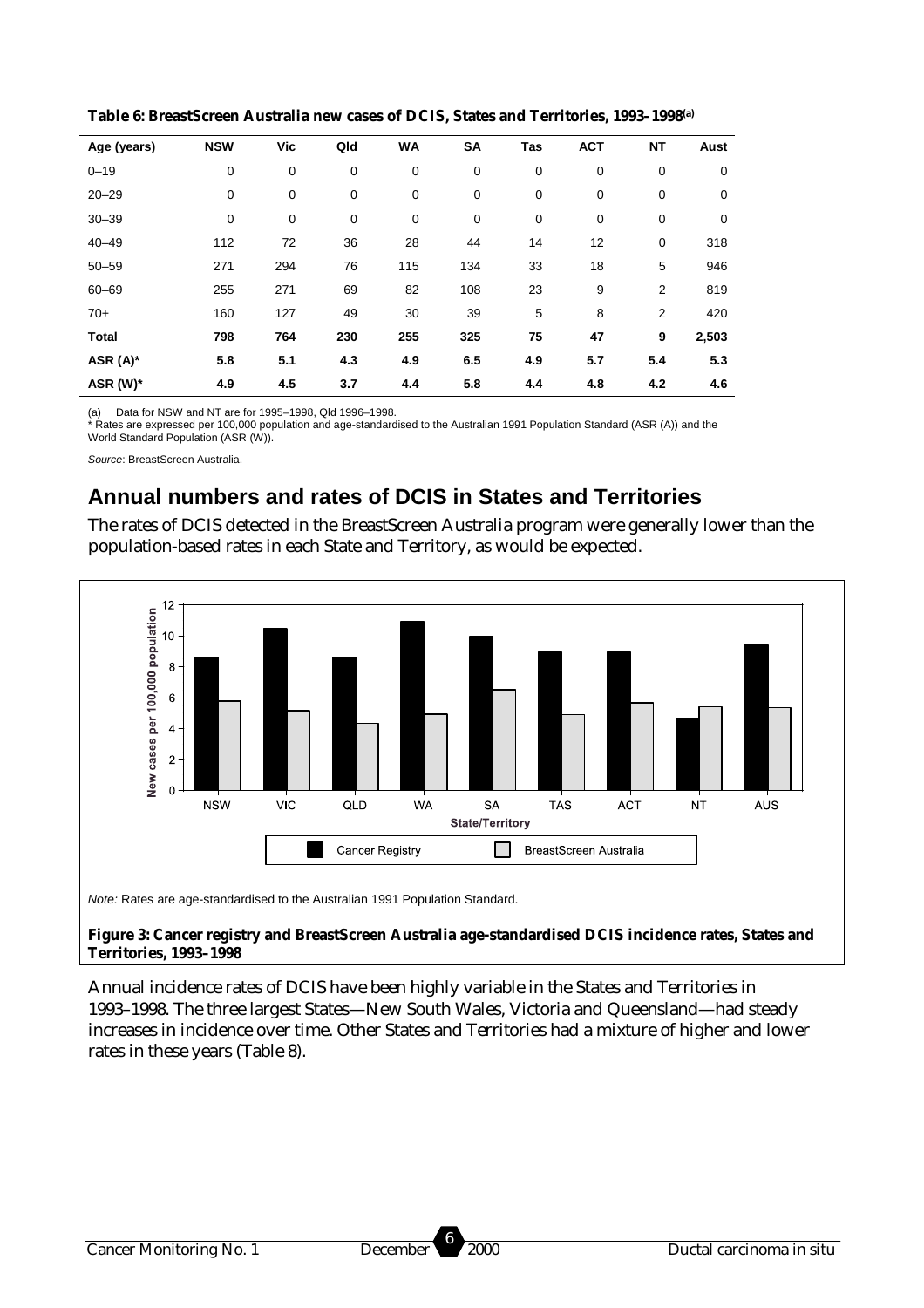| Year         | <b>NSW</b> | Vic   | Qld | WA  | SΑ  | Tas | АСТ | NΤ | Aust  |
|--------------|------------|-------|-----|-----|-----|-----|-----|----|-------|
| 1993         | 201        | 164   | 99  | 72  | 66  |     | 15  |    | 635   |
| 1994         | 199        | 252   | 128 | 87  | 56  | 20  |     | 6  | 755   |
| 1995         | 278        | 272   | 145 | 100 | 86  | 32  | 12  | 0  | 925   |
| 1996         | 289        | 267   | 156 | 99  | 93  | 23  | 13  | 2  | 942   |
| 1997         | 387        | 266   | 164 | 96  | 92  | 27  | 11  | 4  | 1,047 |
| 1998         | 393        | 340   | 184 | 116 | 109 | 20  | 18  | 5  | 1,185 |
| <b>Total</b> | 1,747      | 1,561 | 876 | 570 | 502 | 139 | 76  | 18 | 5,489 |

**Table 7: Cancer registry new cases of DCIS, States and Territories, 1993–1998**

*Source*: State and Territory Cancer Registries.

 $\overline{a}$ 

| Table 8: Cancer registry age-standardised rates of DCIS, States and Territories, 1993-1998 |  |  |  |
|--------------------------------------------------------------------------------------------|--|--|--|
|                                                                                            |  |  |  |

| Year | <b>NSW</b> | Vic  | Qld  | WA                                 | SA                        | <b>Tas</b> | <b>ACT</b> | <b>NT</b> | Aust |
|------|------------|------|------|------------------------------------|---------------------------|------------|------------|-----------|------|
|      |            |      |      | Australia 1991 standard population |                           |            |            |           |      |
| 1993 | 6.3        | 6.9  | 6.4  | 8.9                                | 8.1                       | 7.0        | 12.0       | 1.2       | 6.9  |
| 1994 | 6.1        | 10.5 | 8.0  | 10.5                               | 6.8                       | 7.6        | 5.3        | 8.0       | 8.1  |
| 1995 | 8.2        | 11.0 | 8.8  | 11.5                               | 10.2                      | 12.3       | 8.7        | 0.0       | 9.6  |
| 1996 | 8.4        | 10.7 | 9.0  | 11.3                               | 10.7                      | 9.1        | 7.8        | 2.2       | 9.6  |
| 1997 | 11.2       | 10.4 | 9.2  | 10.5                               | 10.9                      | 10.4       | 7.5        | 7.5       | 10.4 |
| 1998 | 11.1       | 13.0 | 10.2 | 12.4                               | 12.6                      | 7.5        | 12.3       | 7.7       | 11.5 |
|      |            |      |      |                                    | World standard population |            |            |           |      |
| 1993 | 5.6        | 5.8  | 5.5  | 7.8                                | 6.9                       | 6.3        | 10.0       | 1.1       | 6.0  |
| 1994 | 5.2        | 9.1  | 6.9  | 9.1                                | 5.9                       | 6.3        | 4.1        | 7.3       | 6.9  |
| 1995 | 6.9        | 9.3  | 7.6  | 9.6                                | 8.6                       | 10.9       | 7.2        | 0.0       | 8.1  |
| 1996 | 7.2        | 9.1  | 7.6  | 9.7                                | 9.2                       | 8.2        | 6.9        | 2.0       | 8.2  |
| 1997 | 9.6        | 8.9  | 7.8  | 9.2                                | 9.7                       | 9.5        | 6.7        | 5.2       | 9.0  |
| 1998 | 9.4        | 11.1 | 8.5  | 10.5                               | 11.0                      | 6.4        | 10.1       | 7.2       | 9.8  |

*Note:* Rates are expressed per 100,000 population and age-standardised to the Australian 1991 Population Standard (ASR (A)) and the World Standard Population (ASR (W)).

*Source*: State and Territory Cancer Registries.

| Year         | <b>NSW</b> | Vic | Qld | <b>WA</b> | SA  | Tas | <b>ACT</b> | NΤ | Aust  |
|--------------|------------|-----|-----|-----------|-----|-----|------------|----|-------|
| 1993         |            | 35  |     | 18        | 37  | 6   | 6          |    | 102   |
| 1994         |            | 144 |     | 31        | 38  | 10  | 3          |    | 226   |
| 1995         | 150        | 148 |     | 49        | 50  | 19  |            |    | 424   |
| 1996         | 173        | 147 | 50  | 52        | 64  | 14  | 11         |    | 512   |
| 1997         | 227        | 126 | 64  | 42        | 65  | 14  | 6          | 3  | 547   |
| 1998         | 248        | 164 | 116 | 63        | 71  | 12  | 14         | 4  | 692   |
| <b>Total</b> | 798        | 764 | 230 | 255       | 325 | 75  | 47         | 9  | 2,503 |

*Source*: BreastScreen Australia.